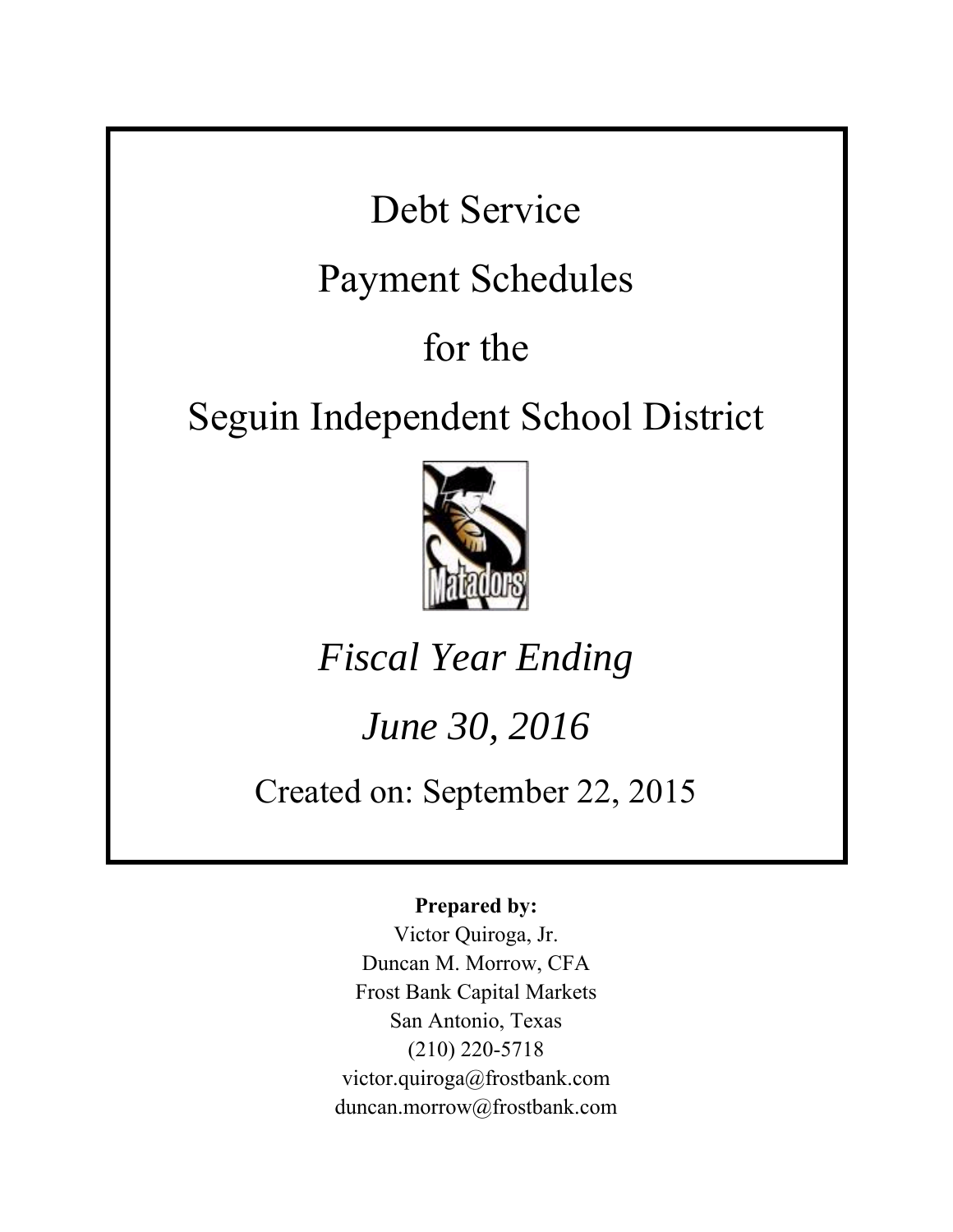### Table of Contents

### **A. Unlimited Tax (I&S) Debt**

- 1. Debt Service Summary
- 2. Aggregate Payment Schedule by FYE 6/30
- 3. Aggregate Payment Schedule by Payment Date
- 4. Series 2006 Payment Schedule
- 5. Series 2008 Payment Schedule
- 6. Series 2010 Payment Schedule
- 7. Series 2013 Payment Schedule
- 8. Series 2014 Payment Schedule
- 9. Series 2015 Payment Schedule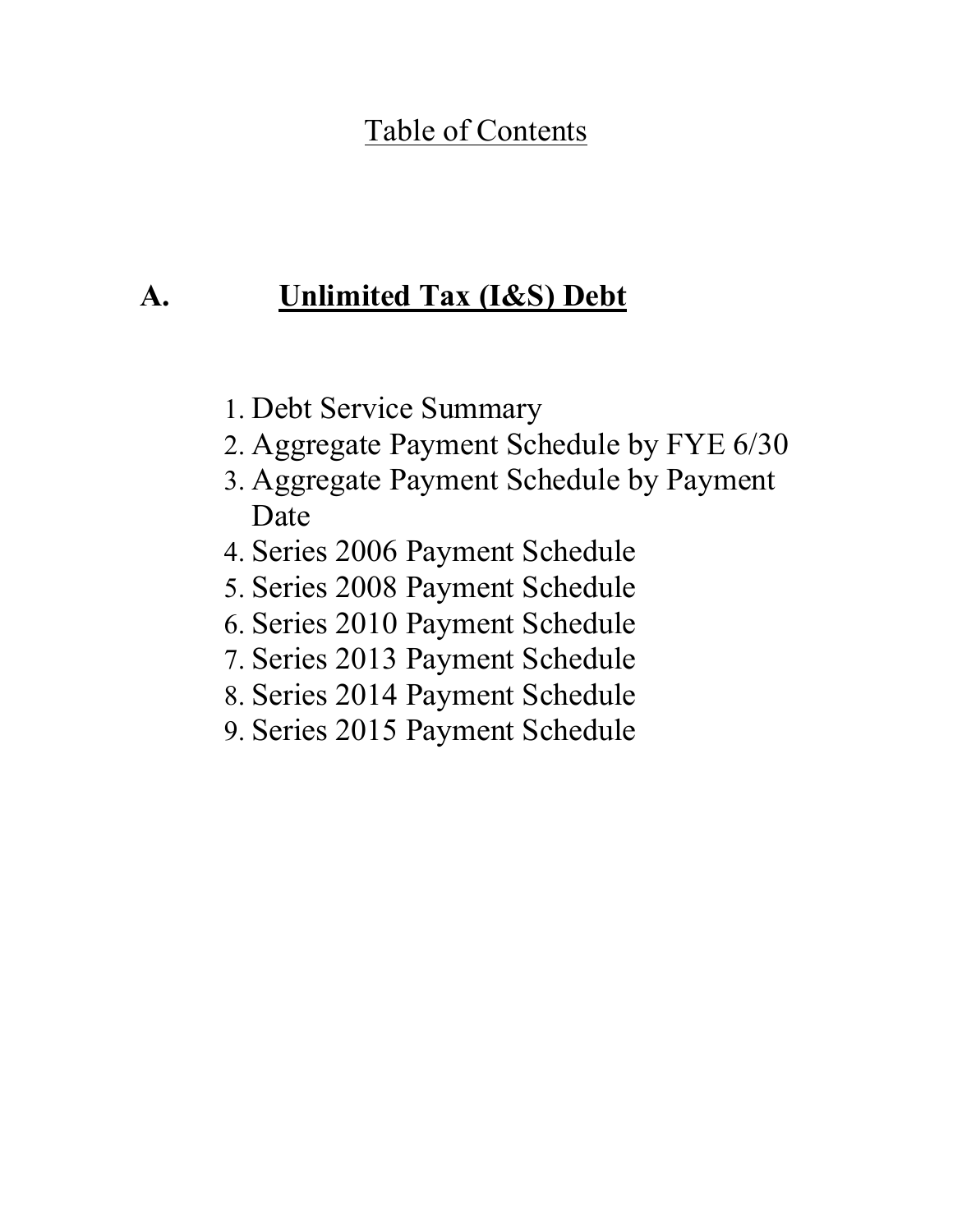#### BOND DEBT SERVICE BREAKDOWN

#### Seguin Independent School District DEBT SERVICE SUMMARY

|                  | <b>Unlimited Tax</b>  | <b>Unlimited Tax</b>  | <b>Unlimited Tax</b>  | <b>Unlimited Tax</b>          | <b>Unlimited Tax</b>  | <b>Unlimited Tax</b>   |                  |
|------------------|-----------------------|-----------------------|-----------------------|-------------------------------|-----------------------|------------------------|------------------|
|                  | Refunding             | School Building       | Refunding             | Refunding Bonds,              | School Building       | <b>School Building</b> |                  |
| Period<br>Ending | Bonds, Series<br>2006 | Bonds, Series<br>2008 | Bonds, Series<br>2010 | <b>Taxable Series</b><br>2013 | Bonds, Series<br>2014 | Bonds, Series<br>2015  | Total            |
|                  |                       |                       |                       |                               |                       |                        |                  |
| 06/30/2016       | 163,100               | 831,181.25            | 127,200               | 1,472,467.50                  | 1,032,506.25          | 543,270.42             | 4,169,725.42     |
| 06/30/2017       | 414,400               | 3,927,362.50          | 1,330,775             | 1,472,467.50                  | 2,065,012.50          | 2,230,993.76           | 11,441,011.26    |
| 06/30/2018       | 410,800               | 4,192,362.50          | 1,354,975             | 1,475,377.50                  | 2,065,012.50          | 2, 121, 768. 76        | 11,620,296.26    |
| 06/30/2019       | 412,100               | 4,487,362.50          | 1,364,950             | 1,478,940.00                  | 2,065,012.50          | 2,122,318.76           | 11,930,683.76    |
| 06/30/2020       | 413,200               | 4,709,237.50          | 1,368,650             | 1,473,247.50                  | 2,065,012.50          | 2,122,568.76           | 12,151,916.26    |
| 06/30/2021       | 414,100               | 4,699,237.50          | 1,381,000             | 1,478,272.50                  | 2,065,012.50          | 2,111,118.76           | 12, 148, 741. 26 |
| 06/30/2022       | 409,900               | 4,702,221.88          | 1,375,400             | 1,479,982.50                  | 2,065,012.50          | 2,123,118.76           | 12,155,635.64    |
| 06/30/2023       | 1,052,500             | 4,686,643.76          | 739,500               | 1,481,847.50                  | 2,065,012.50          | 2,108,743.76           | 12,134,247.52    |
| 06/30/2024       | 1,862,200             | 4,682,168.76          |                       |                               | 2,065,012.50          | 2,122,618.76           | 10,732,000.02    |
| 06/30/2025       | 1,835,300             | 2,016,581.26          |                       |                               | 3,308,137.50          | 2,109,868.76           | 9,269,887.52     |
| 06/30/2026       | 1,835,200             | 2,012,356.26          |                       |                               | 3,307,762.50          | 2,109,743.76           | 9,265,062.52     |
| 06/30/2027       | 1,847,200             | 2,000,196.88          |                       |                               | 3,311,162.50          | 2,107,368.76           | 9,265,928.14     |
| 06/30/2028       | 1,846,200             | 1,994,125.00          |                       |                               | 3,306,437.50          | 2,115,268.76           | 9,262,031.26     |
| 06/30/2029       |                       | 3,449,018.75          |                       |                               | 3,301,437.50          | 2,106,043.76           | 8,856,500.01     |
| 06/30/2030       |                       | 1,860,500.00          |                       |                               | 3,302,687.50          | 2,107,568.76           | 7,270,756.26     |
| 06/30/2031       |                       | 1,858,750.00          |                       |                               | 3,299,937.50          | 2,107,468.76           | 7,266,156.26     |
| 06/30/2032       |                       | 1,858,375.00          |                       |                               | 3,298,062.50          | 2,105,568.76           | 7,262,006.26     |
| 06/30/2033       |                       | 1,854,250.00          |                       |                               | 3,296,812.50          | 2,110,659.38           | 7,261,721.88     |
| 06/30/2034       |                       | 1,851,250.00          |                       |                               | 3,291,062.50          | 2,103,950.00           | 7,246,262.50     |
| 06/30/2035       |                       | 1,142,250.00          |                       |                               | 3,290,562.50          | 2,101,550.00           | 6,534,362.50     |
| 06/30/2036       |                       | 1,142,875.00          |                       |                               | 3,285,062.50          | 2,105,525.00           | 6,533,462.50     |
| 06/30/2037       |                       |                       |                       |                               | 3,284,312.50          | 2,102,400.00           | 5,386,712.50     |
| 06/30/2038       |                       |                       |                       |                               | 3,282,937.50          | 2,098,700.00           | 5,381,637.50     |
| 06/30/2039       |                       |                       |                       |                               | 3,275,812.50          | 2,097,700.00           | 5,373,512.50     |
| 06/30/2040       |                       |                       |                       |                               | 3,290,712.50          | 2,099,200.00           | 5,389,912.50     |
| 06/30/2041       |                       |                       |                       |                               | 3,288,412.50          | 2,098,100.00           | 5,386,512.50     |
| 06/30/2042       |                       |                       |                       |                               | 3,280,137.50          | 2,094,400.00           | 5,374,537.50     |
| 06/30/2043       |                       |                       |                       |                               | 3,280,512.50          | 2,093,000.00           | 5,373,512.50     |
| 06/30/2044       |                       |                       |                       |                               | 3,275,937.50          | 2,093,700.00           | 5,369,637.50     |
| 06/30/2045       |                       |                       |                       |                               | 3,276,206.25          | 2,091,400.00           | 5,367,606.25     |
| 06/30/2046       |                       |                       |                       |                               |                       | 2,091,000.00           | 2,091,000.00     |
|                  | 12,916,200            | 59,958,306.30         | 9,042,450             | 11,812,602.50                 | 86,686,712.50         | 63,856,704.96          | 244,272,976.26   |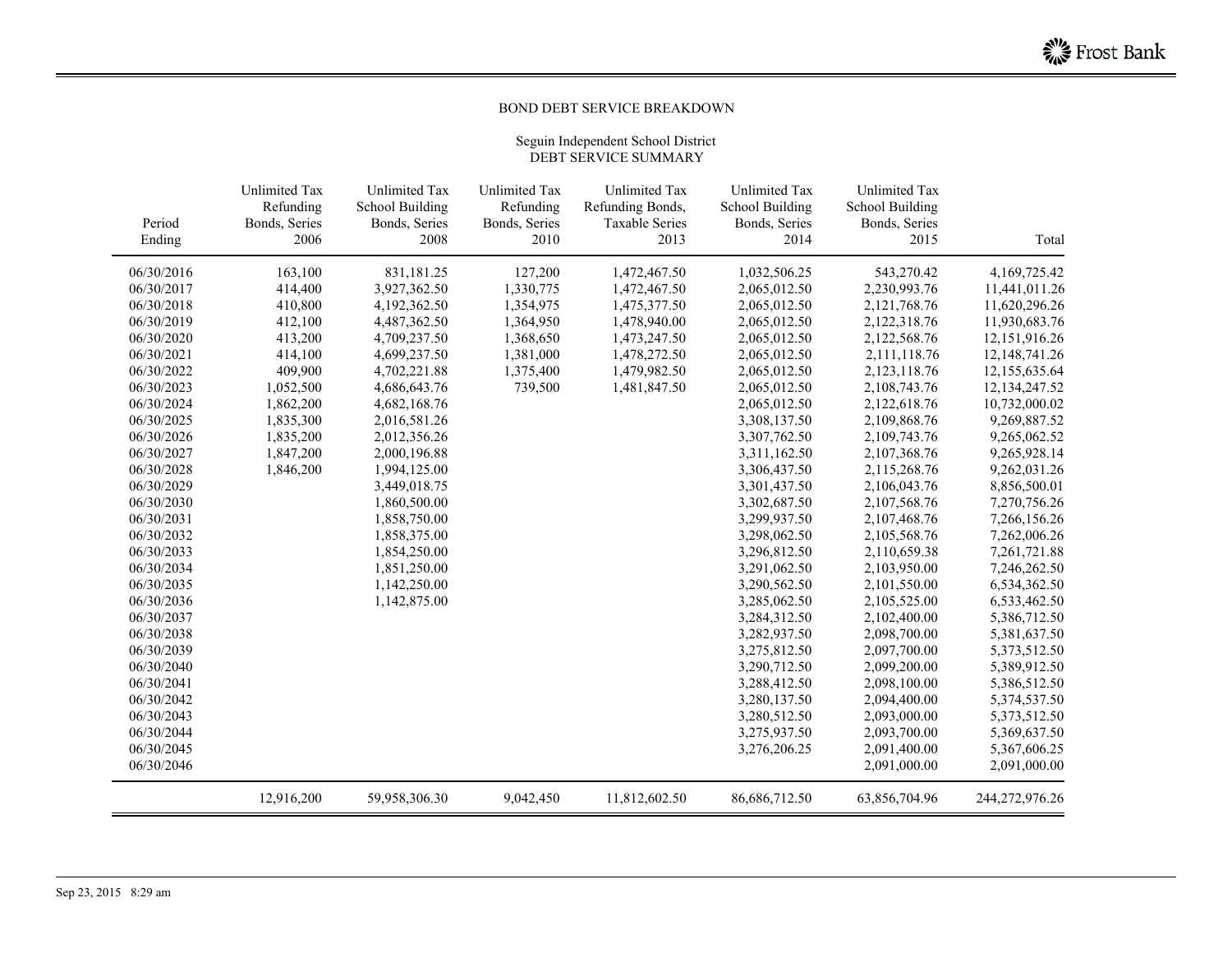#### Seguin Independent School District Combined Unlimited Tax Debt Service Requirements Payments by Fiscal Year End Series 2006, 2008, 2010, 2013, 2014 & 2015 Bonds

| Period<br>Ending | Principal      | Interest      | Compounded<br>Interest | Debt Service     |
|------------------|----------------|---------------|------------------------|------------------|
| 06/30/2016       | 105,000.00     | 2,869,725.42  | 1,195,000.00           | 4,169,725.42     |
| 06/30/2017       | 4,904,928.00   | 5,891,011.26  | 645,072.00             | 11,441,011.26    |
| 06/30/2018       | 4,975,836.60   | 5,825,296.26  | 819,163.40             | 11,620,296.26    |
| 06/30/2019       | 5,157,661.00   | 5,755,683.76  | 1,017,339.00           | 11,930,683.76    |
| 06/30/2020       | 6,550,000.00   | 5,601,916.26  |                        | 12,151,916.26    |
| 06/30/2021       | 6,800,000.00   | 5,348,741.26  |                        | 12, 148, 741. 26 |
| 06/30/2022       | 7,070,000.00   | 5,085,635.64  |                        | 12,155,635.64    |
| 06/30/2023       | 7,325,000.00   | 4,809,247.52  |                        | 12,134,247.52    |
| 06/30/2024       | 4,604,858.00   | 4,547,000.02  | 1,580,142.00           | 10,732,000.02    |
| 06/30/2025       | 4,930,000.00   | 4,339,887.52  |                        | 9,269,887.52     |
| 06/30/2026       | 5,155,000.00   | 4,110,062.52  |                        | 9,265,062.52     |
| 06/30/2027       | 5,390,000.00   | 3,875,928.14  |                        | 9,265,928.14     |
| 06/30/2028       | 5,625,000.00   | 3,637,031.26  |                        | 9,262,031.26     |
| 06/30/2029       | 5,475,000.00   | 3,381,500.01  |                        | 8,856,500.01     |
| 06/30/2030       | 4,120,000.00   | 3,150,756.26  |                        | 7,270,756.26     |
| 06/30/2031       | 4,315,000.00   | 2,951,156.26  |                        | 7,266,156.26     |
| 06/30/2032       | 4,520,000.00   | 2,742,006.26  |                        | 7,262,006.26     |
| 06/30/2033       | 4,735,000.00   | 2,526,721.88  |                        | 7,261,721.88     |
| 06/30/2034       | 4,945,000.00   | 2,301,262.50  |                        | 7,246,262.50     |
| 06/30/2035       | 4,455,000.00   | 2,079,362.50  |                        | 6,534,362.50     |
| 06/30/2036       | 4,665,000.00   | 1,868,462.50  |                        | 6,533,462.50     |
| 06/30/2037       | 3,710,000.00   | 1,676,712.50  |                        | 5,386,712.50     |
| 06/30/2038       | 3,880,000.00   | 1,501,637.50  |                        | 5,381,637.50     |
| 06/30/2039       | 4,055,000.00   | 1,318,512.50  |                        | 5,373,512.50     |
| 06/30/2040       | 4,250,000.00   | 1,139,912.50  |                        | 5,389,912.50     |
| 06/30/2041       | 4,420,000.00   | 966,512.50    |                        | 5,386,512.50     |
| 06/30/2042       | 4,590,000.00   | 784,537.50    |                        | 5,374,537.50     |
| 06/30/2043       | 4,780,000.00   | 593,512.50    |                        | 5,373,512.50     |
| 06/30/2044       | 4,975,000.00   | 394,637.50    |                        | 5,369,637.50     |
| 06/30/2045       | 5,180,000.00   | 187,606.25    |                        | 5,367,606.25     |
| 06/30/2046       | 2,050,000.00   | 41,000.00     |                        | 2,091,000.00     |
|                  | 147,713,283.60 | 91,302,976.26 | 5,256,716.40           | 244,272,976.26   |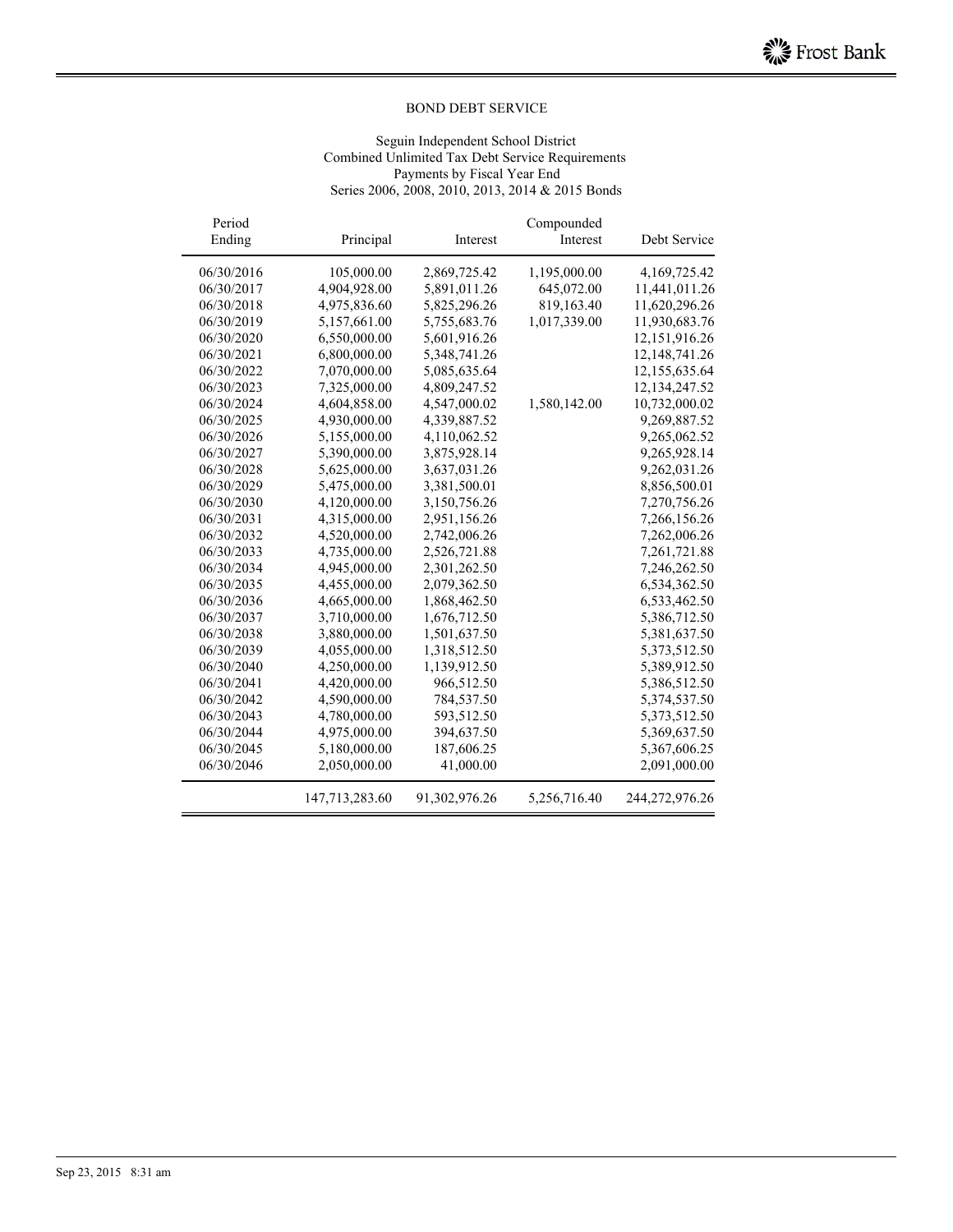#### Seguin Independent School District Combined Unlimited Tax Debt Service Requirements Payments by Date Series 2006, 2008, 2010, 2013, 2014 & 2015 Bonds

| Annual          |              | Compounded   |              |              | Period     |
|-----------------|--------------|--------------|--------------|--------------|------------|
| Debt Service    | Debt Service | Interest     | Interest     | Principal    | Ending     |
|                 | 86,233.75    |              | 86,233.75    |              | 10/01/2015 |
|                 | 290,300.00   |              | 290,300.00   |              | 02/01/2016 |
|                 | 2,406,957.92 |              | 2,406,957.92 |              | 02/15/2016 |
|                 | 1,386,233.75 | 1,195,000.00 | 86,233.75    | 105,000.00   | 04/01/2016 |
| 4, 169, 725. 42 |              |              |              |              | 06/30/2016 |
|                 | 1,470,300.00 |              | 290,300.00   | 1,180,000.00 | 08/01/2016 |
|                 | 5,652,721.88 | 645,072.00   | 2,582,721.88 | 2,424,928.00 | 08/15/2016 |
|                 | 86,233.75    |              | 86,233.75    |              | 10/01/2016 |
|                 | 274,875.00   |              | 274,875.00   |              | 02/01/2017 |
|                 | 2,570,646.88 |              | 2,570,646.88 |              | 02/15/2017 |
|                 | 1,386,233.75 |              | 86,233.75    | 1,300,000.00 | 04/01/2017 |
| 11,441,011.26   |              |              |              |              | 06/30/2017 |
|                 | 1,509,875.00 |              | 274,875.00   | 1,235,000.00 | 08/01/2017 |
|                 | 5,815,646.88 | 819,163.40   | 2,570,646.88 | 2,425,836.60 | 08/15/2017 |
|                 | 80,188.75    |              | 80,188.75    |              | 10/01/2017 |
|                 | 255,900.00   |              | 255,900.00   |              | 02/01/2018 |
|                 | 2,563,496.88 |              | 2,563,496.88 |              | 02/15/2018 |
|                 | 1,395,188.75 |              | 80,188.75    | 1,315,000.00 | 04/01/2018 |
| 11,620,296.26   |              |              |              |              | 06/30/2018 |
|                 | 1,540,900.00 |              | 255,900.00   | 1,285,000.00 | 08/01/2018 |
|                 | 6,118,496.88 | 1,017,339.00 | 2,563,496.88 | 2,537,661.00 | 08/15/2018 |
|                 | 71,970.00    |              | 71,970.00    |              | 10/01/2018 |
|                 | 236,150.00   |              | 236,150.00   |              | 02/01/2019 |
|                 | 2,556,196.88 |              | 2,556,196.88 |              | 02/15/2019 |
|                 | 1,406,970.00 |              | 71,970.00    | 1,335,000.00 | 04/01/2019 |
| 11,930,683.76   |              |              |              |              | 06/30/2019 |
|                 | 1,566,150.00 |              | 236,150.00   | 1,330,000.00 | 08/01/2019 |
|                 | 6,426,196.88 |              | 2,556,196.88 | 3,870,000.00 | 08/15/2019 |
|                 | 61,623.75    |              | 61,623.75    |              | 10/01/2019 |
|                 | 215,700.00   |              | 215,700.00   |              | 02/01/2020 |
|                 | 2,470,621.88 |              | 2,470,621.88 |              | 02/15/2020 |
|                 | 1,411,623.75 |              | 61,623.75    | 1,350,000.00 | 04/01/2020 |
| 12,151,916.26   |              |              |              |              | 06/30/2020 |
|                 | 1,600,700.00 |              | 215,700.00   | 1,385,000.00 | 08/01/2020 |
|                 | 6,505,621.88 |              | 2,470,621.88 | 4,035,000.00 | 08/15/2020 |
|                 | 49,136.25    |              | 49,136.25    |              | 10/01/2020 |
|                 | 194,400.00   |              | 194,400.00   |              | 02/01/2021 |
|                 | 2,369,746.88 |              | 2,369,746.88 |              | 02/15/2021 |
|                 | 1,429,136.25 |              | 49,136.25    | 1,380,000.00 | 04/01/2021 |
| 12,148,741.26   |              |              |              |              | 06/30/2021 |
|                 | 1,619,400.00 |              | 194,400.00   | 1,425,000.00 | 08/01/2021 |
|                 | 6,604,746.88 |              | 2,369,746.88 | 4,235,000.00 | 08/15/2021 |
|                 | 34,991.25    |              | 34,991.25    |              | 10/01/2021 |
|                 | 165,900.00   |              | 165,900.00   |              | 02/01/2022 |
|                 | 2,285,606.26 |              | 2,285,606.26 |              | 02/15/2022 |
|                 | 1,444,991.25 |              | 34,991.25    | 1,410,000.00 | 04/01/2022 |
| 12,155,635.64   |              |              |              |              | 06/30/2022 |
|                 | 1,655,900.00 |              | 165,900.00   | 1,490,000.00 | 08/01/2022 |
|                 | 6,675,606.26 |              | 2,285,606.26 | 4,390,000.00 | 08/15/2022 |
|                 | 18,423.75    |              | 18,423.75    |              | 10/01/2022 |
|                 | 136,100.00   |              | 136,100.00   |              | 02/01/2023 |
|                 | 2,184,793.76 |              | 2,184,793.76 |              | 02/15/2023 |
|                 | 1,463,423.75 |              | 18,423.75    | 1,445,000.00 | 04/01/2023 |
|                 |              |              |              |              |            |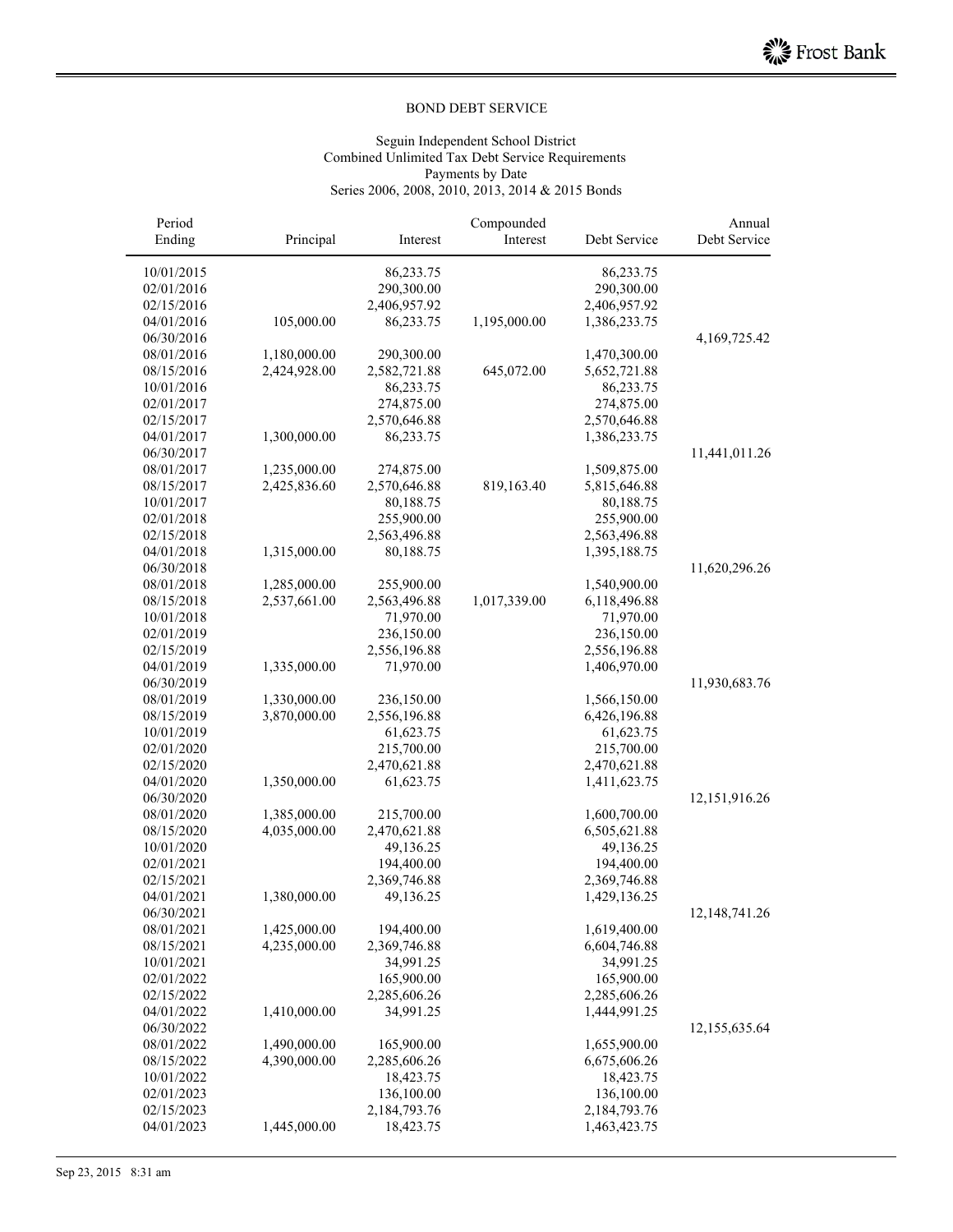#### Seguin Independent School District Combined Unlimited Tax Debt Service Requirements Payments by Date Series 2006, 2008, 2010, 2013, 2014 & 2015 Bonds

| Period     |              |              | Compounded   |              | Annual          |
|------------|--------------|--------------|--------------|--------------|-----------------|
| Ending     | Principal    | Interest     | Interest     | Debt Service | Debt Service    |
| 06/30/2023 |              |              |              |              | 12, 134, 247.52 |
| 08/01/2023 | 9,858.00     | 136,100.00   | 1,580,142.00 | 1,726,100.00 |                 |
| 08/15/2023 | 4,595,000.00 | 2,184,793.76 |              | 6,779,793.76 |                 |
| 02/01/2024 |              | 136,100.00   |              | 136,100.00   |                 |
| 02/15/2024 |              | 2,090,006.26 |              | 2,090,006.26 |                 |
| 06/30/2024 |              |              |              |              | 10,732,000.02   |
| 08/01/2024 | 1,595,000.00 | 136,100.00   |              | 1,731,100.00 |                 |
| 08/15/2024 | 3,335,000.00 | 2,090,006.26 |              | 5,425,006.26 |                 |
| 02/01/2025 |              | 104,200.00   |              | 104,200.00   |                 |
| 02/15/2025 |              | 2,009,581.26 |              | 2,009,581.26 |                 |
| 06/30/2025 |              |              |              |              | 9,269,887.52    |
| 08/01/2025 | 1,660,000.00 | 104,200.00   |              | 1,764,200.00 |                 |
| 08/15/2025 | 3,495,000.00 | 2,009,581.26 |              | 5,504,581.26 |                 |
| 02/01/2026 |              | 71,000.00    |              | 71,000.00    |                 |
| 02/15/2026 |              | 1,925,281.26 |              | 1,925,281.26 |                 |
| 06/30/2026 |              |              |              |              | 9,265,062.52    |
| 08/01/2026 | 1,740,000.00 | 71,000.00    |              | 1,811,000.00 |                 |
| 08/15/2026 | 3,650,000.00 | 1,925,281.26 |              | 5,575,281.26 |                 |
| 02/01/2027 |              | 36,200.00    |              | 36,200.00    |                 |
| 02/15/2027 |              | 1,843,446.88 |              | 1,843,446.88 |                 |
| 06/30/2027 |              |              |              |              | 9,265,928.14    |
| 08/01/2027 | 1,810,000.00 | 36,200.00    |              | 1,846,200.00 |                 |
| 08/15/2027 | 3,815,000.00 | 1,843,446.88 |              | 5,658,446.88 |                 |
| 02/15/2028 |              | 1,757,384.38 |              | 1,757,384.38 |                 |
| 06/30/2028 |              |              |              |              | 9,262,031.26    |
| 08/15/2028 | 5,475,000.00 | 1,757,384.38 |              | 7,232,384.38 |                 |
| 02/15/2029 |              | 1,624,115.63 |              | 1,624,115.63 |                 |
| 06/30/2029 |              |              |              |              | 8,856,500.01    |
| 08/15/2029 | 4,120,000.00 | 1,624,115.63 |              | 5,744,115.63 |                 |
| 02/15/2030 |              | 1,526,640.63 |              | 1,526,640.63 |                 |
| 06/30/2030 |              |              |              |              | 7,270,756.26    |
| 08/15/2030 | 4,315,000.00 | 1,526,640.63 |              | 5,841,640.63 |                 |
| 02/15/2031 |              | 1,424,515.63 |              | 1,424,515.63 |                 |
| 06/30/2031 |              |              |              |              | 7,266,156.26    |
| 08/15/2031 | 4,520,000.00 | 1,424,515.63 |              | 5,944,515.63 |                 |
| 02/15/2032 |              | 1,317,490.63 |              | 1,317,490.63 |                 |
| 06/30/2032 |              |              |              |              | 7,262,006.26    |
| 08/15/2032 | 4,735,000.00 | 1,317,490.63 |              | 6,052,490.63 |                 |
| 02/15/2033 |              | 1,209,231.25 |              | 1,209,231.25 |                 |
| 06/30/2033 |              |              |              |              | 7,261,721.88    |
| 08/15/2033 | 4,945,000.00 | 1,209,231.25 |              | 6,154,231.25 |                 |
| 02/15/2034 |              | 1,092,031.25 |              | 1,092,031.25 |                 |
| 06/30/2034 |              |              |              |              | 7,246,262.50    |
| 08/15/2034 | 4,455,000.00 | 1,092,031.25 |              | 5,547,031.25 |                 |
| 02/15/2035 |              | 987,331.25   |              | 987,331.25   |                 |
| 06/30/2035 |              |              |              |              | 6,534,362.50    |
| 08/15/2035 | 4,665,000.00 | 987,331.25   |              | 5,652,331.25 |                 |
| 02/15/2036 |              | 881,131.25   |              | 881,131.25   |                 |
| 06/30/2036 |              |              |              |              | 6,533,462.50    |
| 08/15/2036 | 3,710,000.00 | 881,131.25   |              | 4,591,131.25 |                 |
| 02/15/2037 |              | 795,581.25   |              | 795,581.25   |                 |
| 06/30/2037 |              |              |              |              | 5,386,712.50    |
| 08/15/2037 | 3,880,000.00 | 795,581.25   |              | 4,675,581.25 |                 |
|            |              |              |              |              |                 |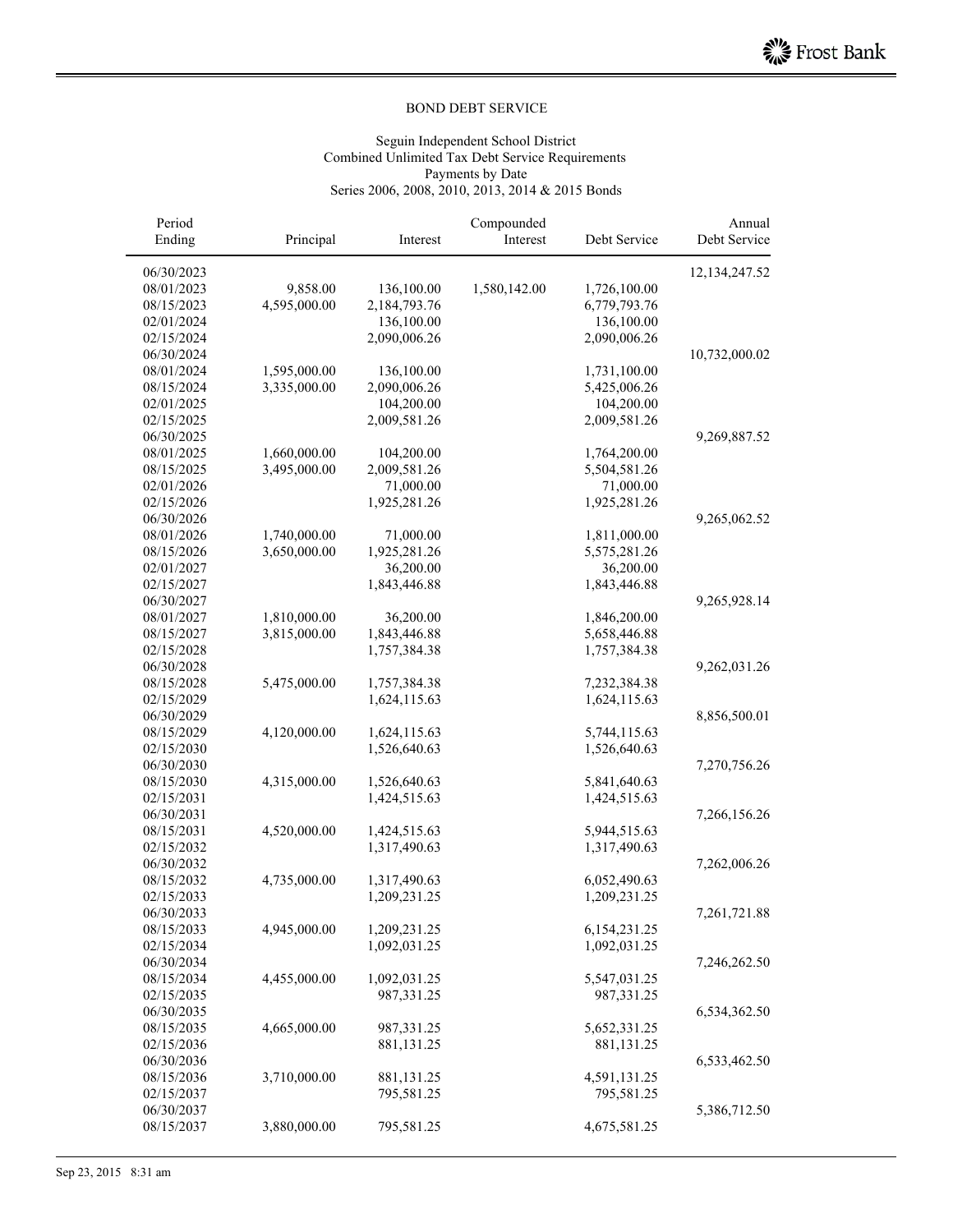#### Seguin Independent School District Combined Unlimited Tax Debt Service Requirements Payments by Date Series 2006, 2008, 2010, 2013, 2014 & 2015 Bonds

| Period     |                |               | Compounded   |                | Annual         |
|------------|----------------|---------------|--------------|----------------|----------------|
| Ending     | Principal      | Interest      | Interest     | Debt Service   | Debt Service   |
| 02/15/2038 |                | 706,056.25    |              | 706,056.25     |                |
| 06/30/2038 |                |               |              |                | 5,381,637.50   |
| 08/15/2038 | 4,055,000.00   | 706,056.25    |              | 4,761,056.25   |                |
| 02/15/2039 |                | 612,456.25    |              | 612,456.25     |                |
| 06/30/2039 |                |               |              |                | 5,373,512.50   |
| 08/15/2039 | 4,250,000.00   | 612,456.25    |              | 4,862,456.25   |                |
| 02/15/2040 |                | 527,456.25    |              | 527,456.25     |                |
| 06/30/2040 |                |               |              |                | 5,389,912.50   |
| 08/15/2040 | 4,420,000.00   | 527,456.25    |              | 4,947,456.25   |                |
| 02/15/2041 |                | 439,056.25    |              | 439,056.25     |                |
| 06/30/2041 |                |               |              |                | 5,386,512.50   |
| 08/15/2041 | 4,590,000.00   | 439,056.25    |              | 5,029,056.25   |                |
| 02/15/2042 |                | 345,481.25    |              | 345,481.25     |                |
| 06/30/2042 |                |               |              |                | 5,374,537.50   |
| 08/15/2042 | 4,780,000.00   | 345,481.25    |              | 5,125,481.25   |                |
| 02/15/2043 |                | 248,031.25    |              | 248,031.25     |                |
| 06/30/2043 |                |               |              |                | 5,373,512.50   |
| 08/15/2043 | 4,975,000.00   | 248,031.25    |              | 5,223,031.25   |                |
| 02/15/2044 |                | 146,606.25    |              | 146,606.25     |                |
| 06/30/2044 |                |               |              |                | 5,369,637.50   |
| 08/15/2044 | 5,180,000.00   | 146,606.25    |              | 5,326,606.25   |                |
| 02/15/2045 |                | 41,000.00     |              | 41,000.00      |                |
| 06/30/2045 |                |               |              |                | 5,367,606.25   |
| 08/15/2045 | 2,050,000.00   | 41,000.00     |              | 2,091,000.00   |                |
| 06/30/2046 |                |               |              |                | 2,091,000.00   |
|            | 147,713,283.60 | 91,302,976.26 | 5,256,716.40 | 244,272,976.26 | 244,272,976.26 |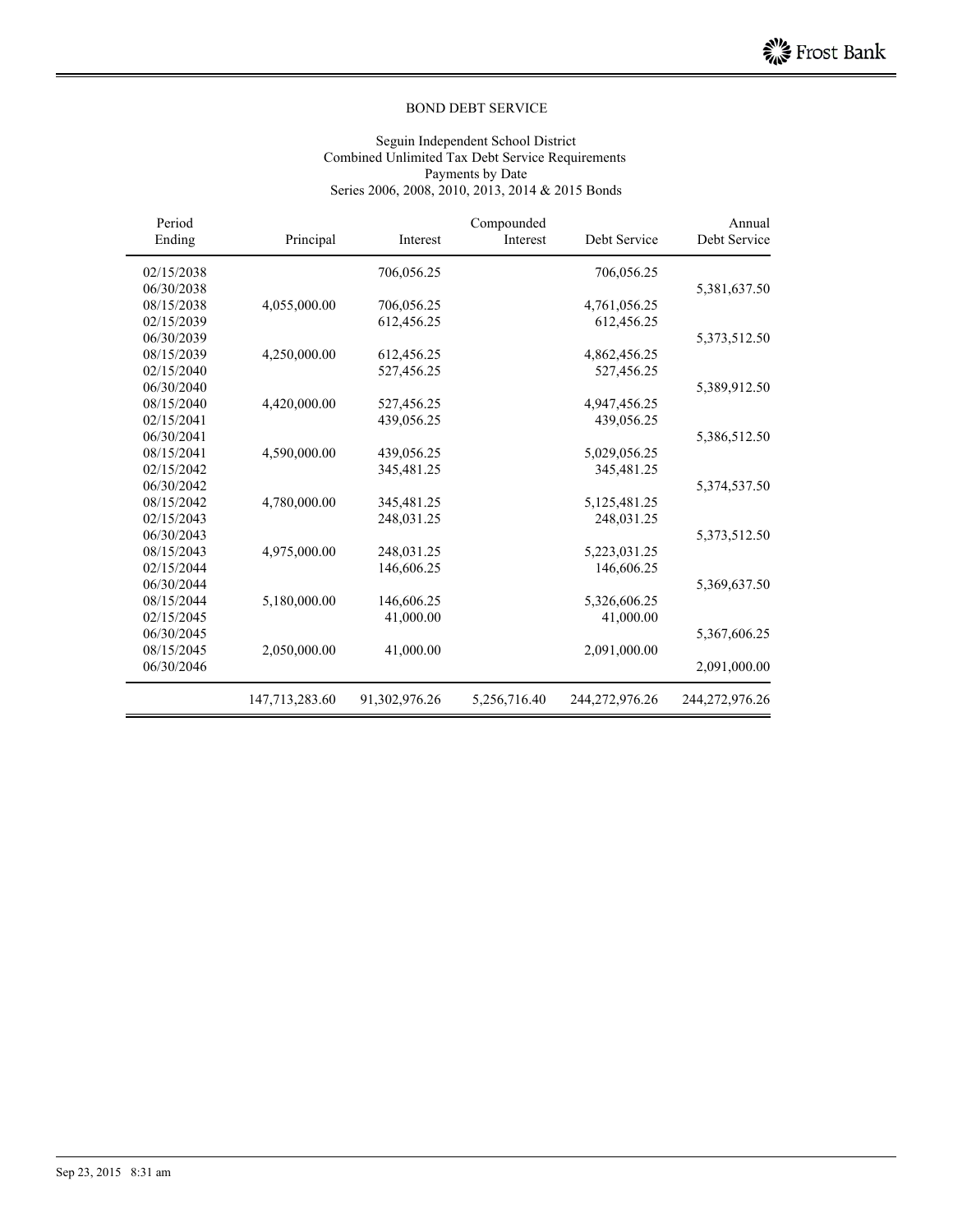#### Seguin Independent School District Unlimited Tax Refunding Bonds, Series 2006 Original Issue Amount: \$8,894,858 Maturities 2017 - 2027 Callable on 8/1/2016 at Par {This issue partially defeased the Series 2002 Bonds}

| Annual<br>Debt | Debt       | Compounded |           |         |           | Period     |
|----------------|------------|------------|-----------|---------|-----------|------------|
| Service        | Service    | Interest   | Interest  | Coupon  | Principal | Ending     |
|                |            |            |           |         |           |            |
|                | 163,100    |            | 163,100   |         |           | 02/01/2016 |
| 163,100        |            |            |           |         |           | 06/30/2016 |
|                | 253,100    |            | 163,100   | 4.000%  | 90,000    | 08/01/2016 |
|                | 161,300    |            | 161,300   |         |           | 02/01/2017 |
| 414,400        |            |            |           |         |           | 06/30/2017 |
|                | 251,300    |            | 161,300   | 4.000%  | 90,000    | 08/01/2017 |
|                | 159,500    |            | 159,500   |         |           | 02/01/2018 |
| 410,800        |            |            |           |         |           | 06/30/2018 |
|                | 254,500    |            | 159,500   | 4.000%  | 95,000    | 08/01/2018 |
|                | 157,600    |            | 157,600   |         |           | 02/01/2019 |
| 412,100        |            |            |           |         |           | 06/30/2019 |
|                | 257,600    |            | 157,600   | 4.000%  | 100,000   | 08/01/2019 |
|                | 155,600    |            | 155,600   |         |           | 02/01/2020 |
| 413,200        |            |            |           |         |           | 06/30/2020 |
|                | 260,600    |            | 155,600   | 4.000%  | 105,000   | 08/01/2020 |
|                | 153,500    |            | 153,500   |         |           | 02/01/2021 |
| 414,100        |            |            |           |         |           | 06/30/2021 |
|                | 258,500    |            | 153,500   | 4.000%  | 105,000   | 08/01/2021 |
|                | 151,400    |            | 151,400   |         |           | 02/01/2022 |
| 409,900        |            |            |           |         |           | 06/30/2022 |
|                | 916,400    |            | 151,400   | 4.000%  | 765,000   | 08/01/2022 |
|                | 136,100    |            | 136,100   |         |           | 02/01/2023 |
| 1,052,500      |            |            |           |         |           | 06/30/2023 |
|                | 1,726,100  | 1,580,142  | 136,100   | 32.700% | 9,858     | 08/01/2023 |
|                | 136,100    |            | 136,100   |         |           | 02/01/2024 |
| 1,862,200      |            |            |           |         |           | 06/30/2024 |
|                | 1,731,100  |            | 136,100   | 4.000%  | 1,595,000 | 08/01/2024 |
|                | 104,200    |            | 104,200   |         |           | 02/01/2025 |
| 1,835,300      |            |            |           |         |           | 06/30/2025 |
|                | 1,764,200  |            | 104,200   | 4.000%  | 1,660,000 | 08/01/2025 |
|                | 71,000     |            | 71,000    |         |           | 02/01/2026 |
| 1,835,200      |            |            |           |         |           | 06/30/2026 |
|                | 1,811,000  |            | 71,000    | 4.000%  | 1,740,000 | 08/01/2026 |
|                | 36,200     |            | 36,200    |         |           | 02/01/2027 |
| 1,847,200      |            |            |           |         |           | 06/30/2027 |
|                | 1,846,200  |            | 36,200    | 4.000%  | 1,810,000 | 08/01/2027 |
| 1,846,200      |            |            |           |         |           | 06/30/2028 |
| 12,916,200     | 12,916,200 | 1,580,142  | 3,171,200 |         | 8,164,858 |            |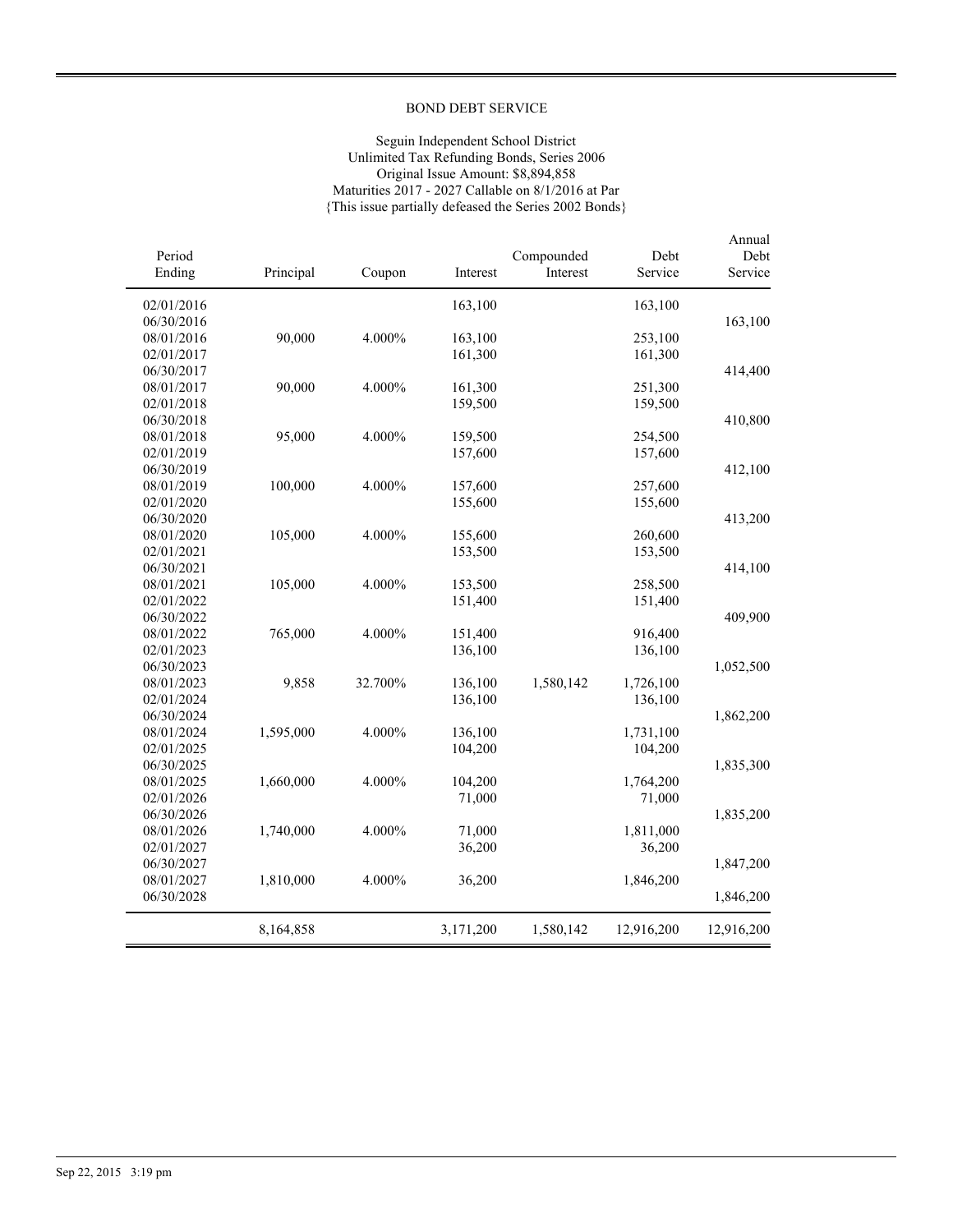#### Seguin Independent School District Unlimited Tax School Building Bonds, Series 2008 Original Issue Amount: \$44,708,265.20 Maturities 2019 - 2035 Callable on 8/15/2018 at Par

| Period<br>Ending | Principal    | Coupon | Interest   | Compounded<br>Interest | Debt Service | Annual<br>Debt Service |
|------------------|--------------|--------|------------|------------------------|--------------|------------------------|
| 02/15/2016       |              |        | 831,181.25 |                        | 831,181.25   |                        |
| 06/30/2016       |              |        |            |                        |              | 831,181.25             |
| 08/15/2016       | 1,619,928.00 | 4.213% | 831,181.25 | 645,072.00             | 3,096,181.25 |                        |
| 02/15/2017       |              |        | 831,181.25 |                        | 831,181.25   |                        |
| 06/30/2017       |              |        |            |                        |              | 3,927,362.50           |
| 08/15/2017       | 1,710,836.60 | 4.376% | 831,181.25 | 819,163.40             | 3,361,181.25 |                        |
| 02/15/2018       |              |        | 831,181.25 |                        | 831,181.25   |                        |
| 06/30/2018       |              |        |            |                        |              | 4,192,362.50           |
| 08/15/2018       | 1,807,661.00 | 4.497% | 831,181.25 | 1,017,339.00           | 3,656,181.25 |                        |
| 02/15/2019       |              |        | 831,181.25 |                        | 831,181.25   |                        |
| 06/30/2019       |              |        |            |                        |              | 4,487,362.50           |
| 08/15/2019       | 3,125,000.00 | 5.000% | 831,181.25 |                        | 3,956,181.25 |                        |
| 02/15/2020       |              |        | 753,056.25 |                        | 753,056.25   |                        |
| 06/30/2020       |              |        |            |                        |              | 4,709,237.50           |
| 08/15/2020       | 3,275,000.00 | 5.000% | 753,056.25 |                        | 4,028,056.25 |                        |
| 02/15/2021       |              |        | 671,181.25 |                        | 671,181.25   |                        |
| 06/30/2021       |              |        |            |                        |              | 4,699,237.50           |
| 08/15/2021       | 3,435,000.00 | 4.375% | 671,181.25 |                        | 4,106,181.25 |                        |
| 02/15/2022       |              |        | 596,040.63 |                        | 596,040.63   |                        |
| 06/30/2022       |              |        |            |                        |              | 4,702,221.88           |
| 08/15/2022       | 3,575,000.00 | 4.500% | 596,040.63 |                        | 4,171,040.63 |                        |
| 02/15/2023       |              |        | 515,603.13 |                        | 515,603.13   |                        |
| 06/30/2023       |              |        |            |                        |              | 4,686,643.76           |
| 08/15/2023       | 3,735,000.00 | 4.500% | 515,603.13 |                        | 4,250,603.13 |                        |
| 02/15/2024       |              |        | 431,565.63 |                        | 431,565.63   |                        |
| 06/30/2024       |              |        |            |                        |              | 4,682,168.76           |
| 08/15/2024       | 1,180,000.00 | 4.500% | 431,565.63 |                        | 1,611,565.63 |                        |
| 02/15/2025       |              |        | 405,015.63 |                        | 405,015.63   |                        |
| 06/30/2025       |              |        |            |                        |              | 2,016,581.26           |
| 08/15/2025       | 1,230,000.00 | 4.500% | 405,015.63 |                        | 1,635,015.63 |                        |
| 02/15/2026       |              |        | 377,340.63 |                        | 377,340.63   |                        |
| 06/30/2026       |              |        |            |                        |              | 2,012,356.26           |
| 08/15/2026       | 1,275,000.00 | 4.625% | 377,340.63 |                        | 1,652,340.63 |                        |
| 02/15/2027       |              |        | 347,856.25 |                        | 347,856.25   |                        |
| 06/30/2027       |              |        |            |                        |              | 2,000,196.88           |
| 08/15/2027       | 1,330,000.00 | 4.750% | 347,856.25 |                        | 1,677,856.25 |                        |
| 02/15/2028       |              |        | 316,268.75 |                        | 316,268.75   |                        |
| 06/30/2028       |              |        |            |                        |              | 1,994,125.00           |
| 08/15/2028       | 2,885,000.00 | 4.750% | 316,268.75 |                        | 3,201,268.75 |                        |
| 02/15/2029       |              |        | 247,750.00 |                        | 247,750.00   |                        |
| 06/30/2029       |              |        |            |                        |              | 3,449,018.75           |
| 08/15/2029       | 1,400,000.00 | 5.000% | 247,750.00 |                        | 1,647,750.00 |                        |
| 02/15/2030       |              |        | 212,750.00 |                        | 212,750.00   |                        |
| 06/30/2030       |              |        |            |                        |              | 1,860,500.00           |
| 08/15/2030       | 1,470,000.00 | 5.000% | 212,750.00 |                        | 1,682,750.00 |                        |
| 02/15/2031       |              |        | 176,000.00 |                        | 176,000.00   |                        |
| 06/30/2031       |              |        |            |                        |              | 1,858,750.00           |
| 08/15/2031       | 1,545,000.00 | 5.000% | 176,000.00 |                        | 1,721,000.00 |                        |
| 02/15/2032       |              |        | 137,375.00 |                        | 137,375.00   |                        |
| 06/30/2032       |              |        |            |                        |              | 1,858,375.00           |
| 08/15/2032       | 1,620,000.00 | 5.000% | 137,375.00 |                        | 1,757,375.00 |                        |
| 02/15/2033       |              |        | 96,875.00  |                        | 96,875.00    |                        |
| 06/30/2033       |              |        |            |                        |              | 1,854,250.00           |
|                  |              |        |            |                        |              |                        |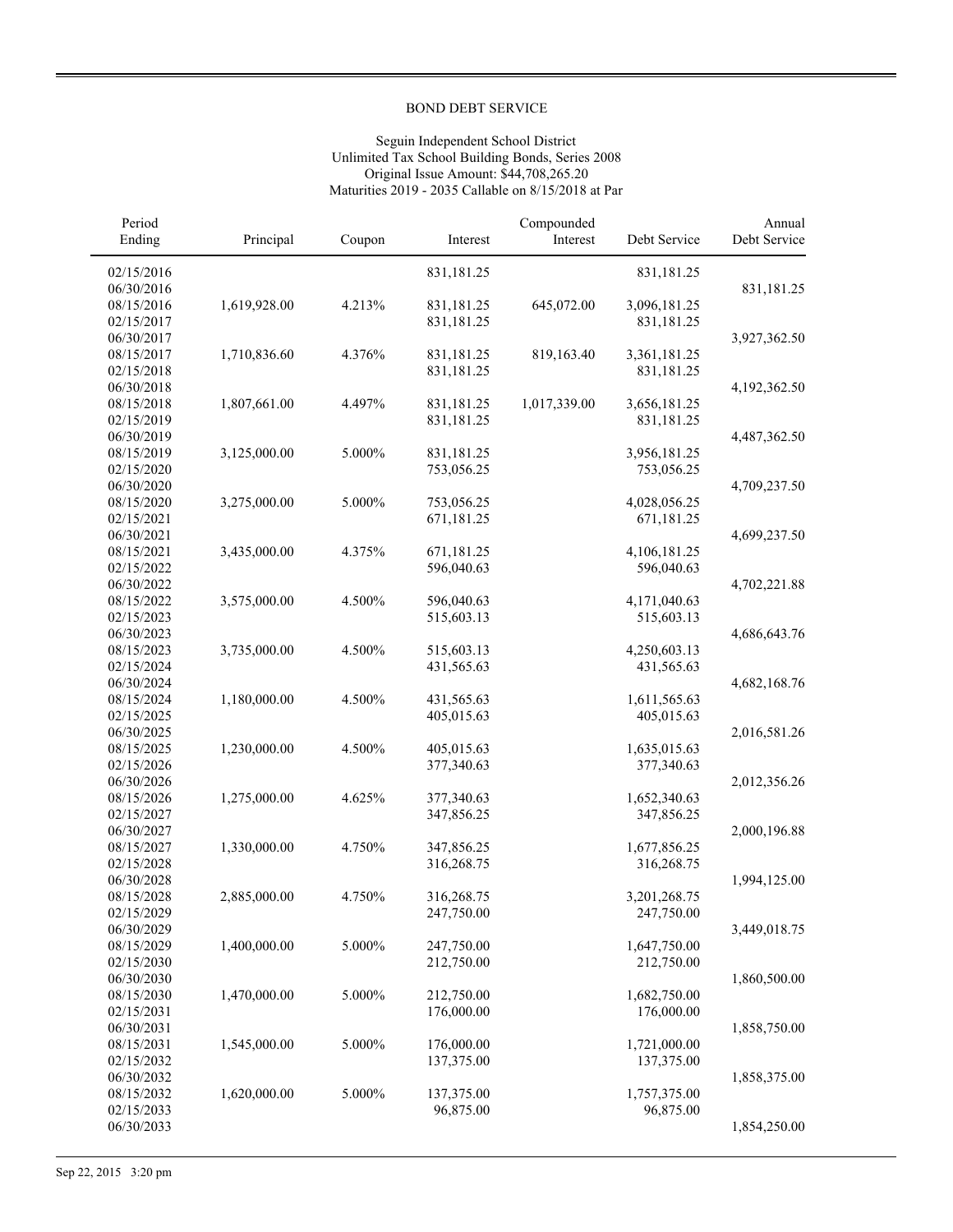#### Seguin Independent School District Unlimited Tax School Building Bonds, Series 2008 Original Issue Amount: \$44,708,265.20 Maturities 2019 - 2035 Callable on 8/15/2018 at Par

| Period     |               |        |               | Compounded   |               | Annual        |
|------------|---------------|--------|---------------|--------------|---------------|---------------|
| Ending     | Principal     | Coupon | Interest      | Interest     | Debt Service  | Debt Service  |
| 08/15/2033 | 1,700,000.00  | 5.000% | 96,875.00     |              | 1,796,875.00  |               |
| 02/15/2034 |               |        | 54,375.00     |              | 54,375.00     |               |
| 06/30/2034 |               |        |               |              |               | 1,851,250.00  |
| 08/15/2034 | 1,060,000.00  | 5.000% | 54,375.00     |              | 1,114,375.00  |               |
| 02/15/2035 |               |        | 27,875.00     |              | 27,875.00     |               |
| 06/30/2035 |               |        |               |              |               | 1,142,250.00  |
| 08/15/2035 | 1,115,000.00  | 5.000% | 27,875.00     |              | 1,142,875.00  |               |
| 06/30/2036 |               |        |               |              |               | 1,142,875.00  |
|            | 40,093,425.60 |        | 17,383,306.30 | 2,481,574.40 | 59,958,306.30 | 59,958,306.30 |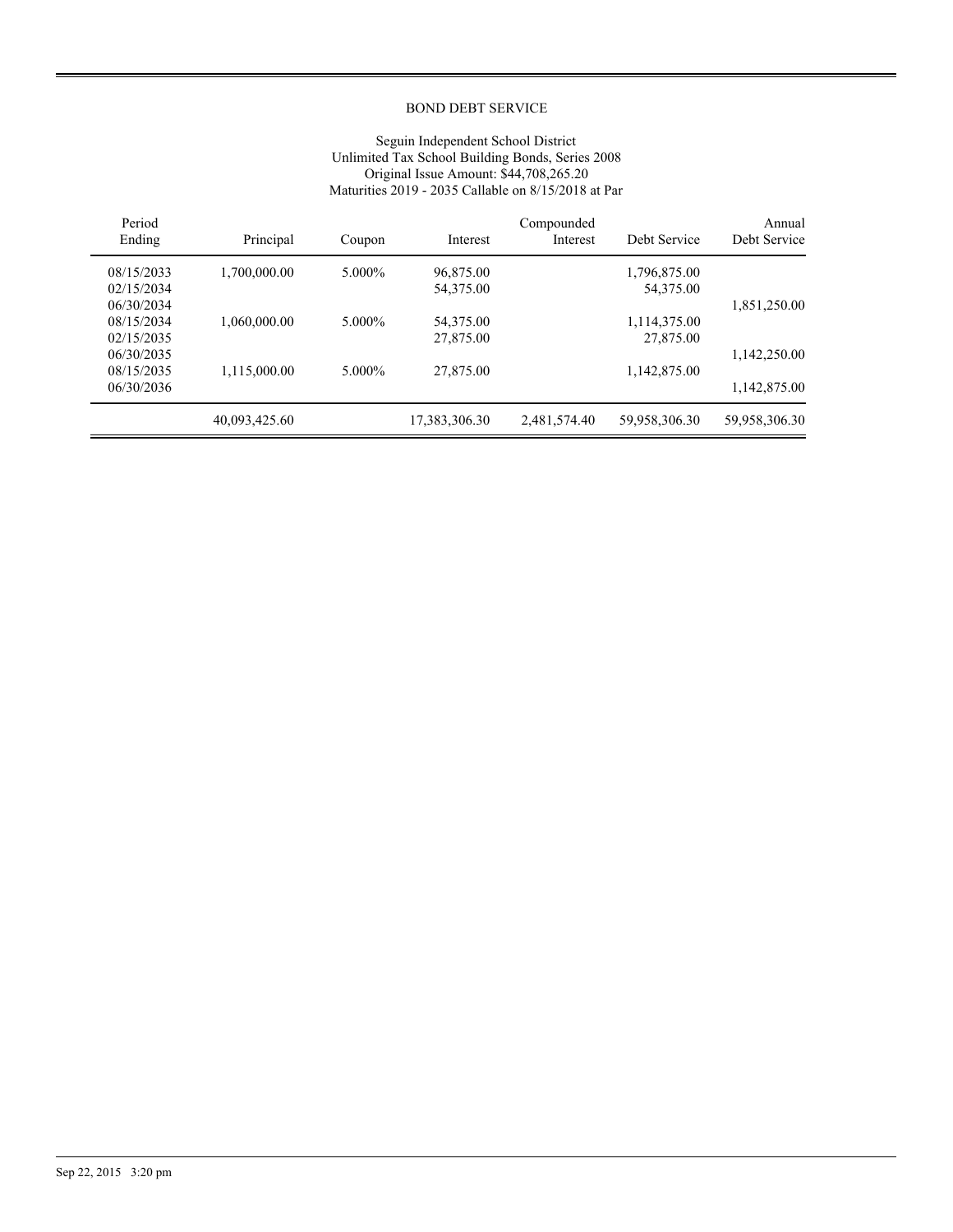#### Seguin Independent School District Unlimited Tax Refunding Bonds, Series 2010 Original Issue Amount: \$9,725,000 Maturities 2021 - 2022 Callable on 8/1/2020 at Par {This issue partially defeased the Series 2002 Bonds}

|            |           |        |           |           | Annual    |
|------------|-----------|--------|-----------|-----------|-----------|
| Period     |           |        |           | Debt      | Debt      |
| Ending     | Principal | Coupon | Interest  | Service   | Service   |
| 02/01/2016 |           |        | 127,200   | 127,200   |           |
| 06/30/2016 |           |        |           |           | 127,200   |
| 08/01/2016 | 1,090,000 | 2.500% | 127,200   | 1,217,200 |           |
| 02/01/2017 |           |        | 113,575   | 113,575   |           |
| 06/30/2017 |           |        |           |           | 1,330,775 |
| 08/01/2017 | 1,145,000 | 3.000% | 113,575   | 1,258,575 |           |
| 02/01/2018 |           |        | 96,400    | 96,400    |           |
| 06/30/2018 |           |        |           |           | 1,354,975 |
| 08/01/2018 | 1,190,000 | 3.000% | 96,400    | 1,286,400 |           |
| 02/01/2019 |           |        | 78,550    | 78,550    |           |
| 06/30/2019 |           |        |           |           | 1,364,950 |
| 08/01/2019 | 1,230,000 | 3.000% | 78,550    | 1,308,550 |           |
| 02/01/2020 |           |        | 60,100    | 60.100    |           |
| 06/30/2020 |           |        |           |           | 1,368,650 |
| 08/01/2020 | 1,280,000 | 3.000% | 60,100    | 1,340,100 |           |
| 02/01/2021 |           |        | 40,900    | 40,900    |           |
| 06/30/2021 |           |        |           |           | 1,381,000 |
| 08/01/2021 | 1,320,000 | 4.000% | 40,900    | 1,360,900 |           |
| 02/01/2022 |           |        | 14,500    | 14,500    |           |
| 06/30/2022 |           |        |           |           | 1,375,400 |
| 08/01/2022 | 725,000   | 4.000% | 14,500    | 739,500   |           |
| 06/30/2023 |           |        |           |           | 739,500   |
|            | 7,980,000 |        | 1,062,450 | 9,042,450 | 9,042,450 |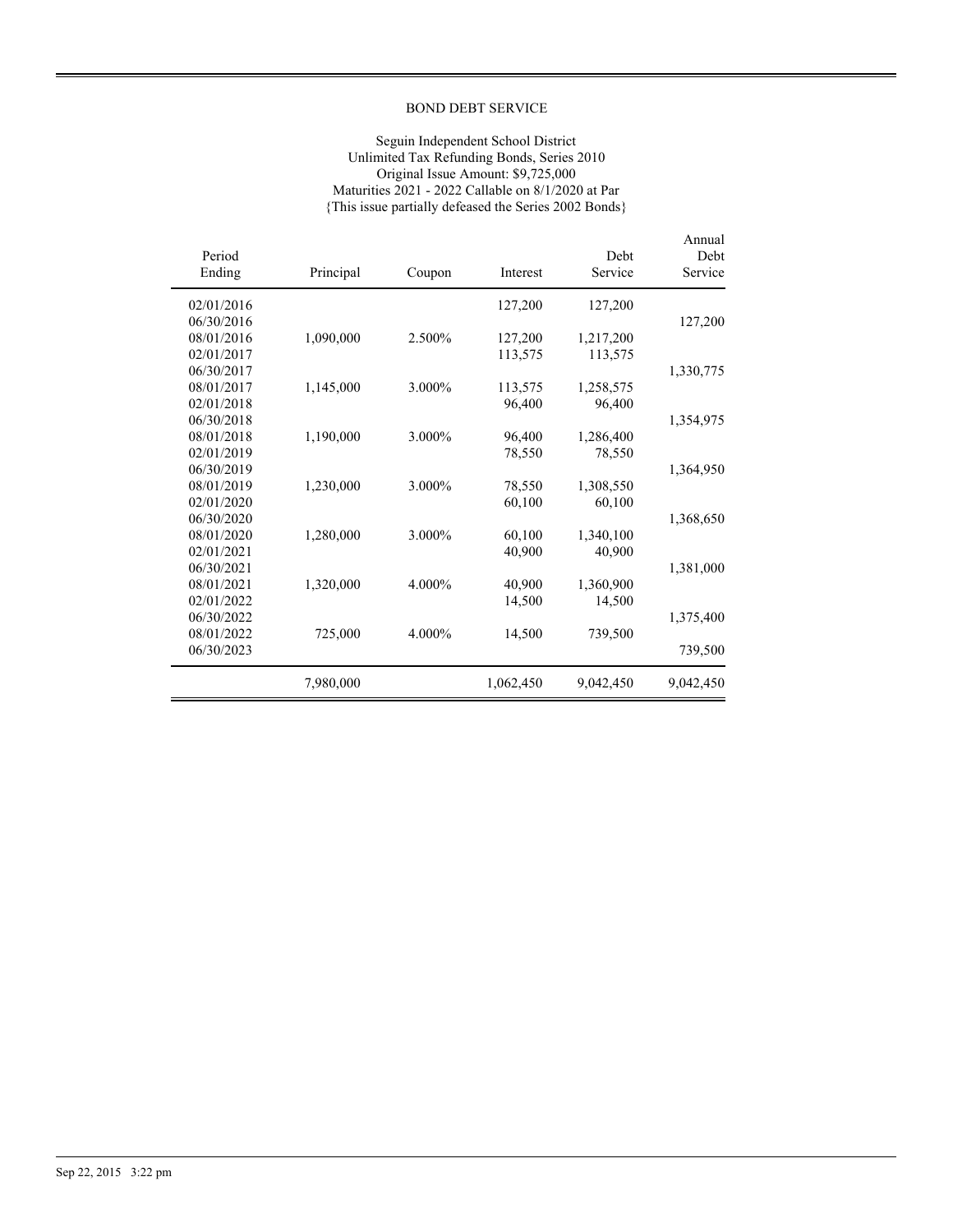#### Seguin Independent School District Unlimited Tax Refunding Bonds, Taxable Series 2013 Original Issue Amount: \$10,135,000 Maturitiy 2023 Callable on 4/1/2022 at Par {This issue defeased the callable Series 2005 Bonds}

| Period     |           |               |            | Compounded |               | Annual        |
|------------|-----------|---------------|------------|------------|---------------|---------------|
| Ending     | Principal | Coupon        | Interest   | Interest   | Debt Service  | Debt Service  |
| 10/01/2015 |           |               | 86,233.75  |            | 86,233.75     |               |
| 04/01/2016 | 105,000   | 106.12140888% | 86,233.75  | 1,195,000  | 1,386,233.75  |               |
| 06/30/2016 |           |               |            |            |               | 1,472,467.50  |
| 10/01/2016 |           |               | 86,233.75  |            | 86,233.75     |               |
| 04/01/2017 | 1,300,000 | 0.93000000%   | 86,233.75  |            | 1,386,233.75  |               |
| 06/30/2017 |           |               |            |            |               | 1,472,467.50  |
| 10/01/2017 |           |               | 80,188.75  |            | 80,188.75     |               |
| 04/01/2018 | 1,315,000 | 1.25000000%   | 80,188.75  |            | 1,395,188.75  |               |
| 06/30/2018 |           |               |            |            |               | 1,475,377.50  |
| 10/01/2018 |           |               | 71,970.00  |            | 71,970.00     |               |
| 04/01/2019 | 1,335,000 | 1.55000000%   | 71,970.00  |            | 1,406,970.00  |               |
| 06/30/2019 |           |               |            |            |               | 1,478,940.00  |
| 10/01/2019 |           |               | 61,623.75  |            | 61,623.75     |               |
| 04/01/2020 | 1,350,000 | 1.85000000%   | 61,623.75  |            | 1,411,623.75  |               |
| 06/30/2020 |           |               |            |            |               | 1,473,247.50  |
| 10/01/2020 |           |               | 49,136.25  |            | 49,136.25     |               |
| 04/01/2021 | 1,380,000 | 2.05000000%   | 49,136.25  |            | 1,429,136.25  |               |
| 06/30/2021 |           |               |            |            |               | 1,478,272.50  |
| 10/01/2021 |           |               | 34,991.25  |            | 34,991.25     |               |
| 04/01/2022 | 1,410,000 | 2.35000000%   | 34,991.25  |            | 1,444,991.25  |               |
| 06/30/2022 |           |               |            |            |               | 1,479,982.50  |
| 10/01/2022 |           |               | 18,423.75  |            | 18,423.75     |               |
| 04/01/2023 | 1,445,000 | 2.55000000%   | 18,423.75  |            | 1,463,423.75  |               |
| 06/30/2023 |           |               |            |            |               | 1,481,847.50  |
|            | 9,640,000 |               | 977,602.50 | 1,195,000  | 11,812,602.50 | 11,812,602.50 |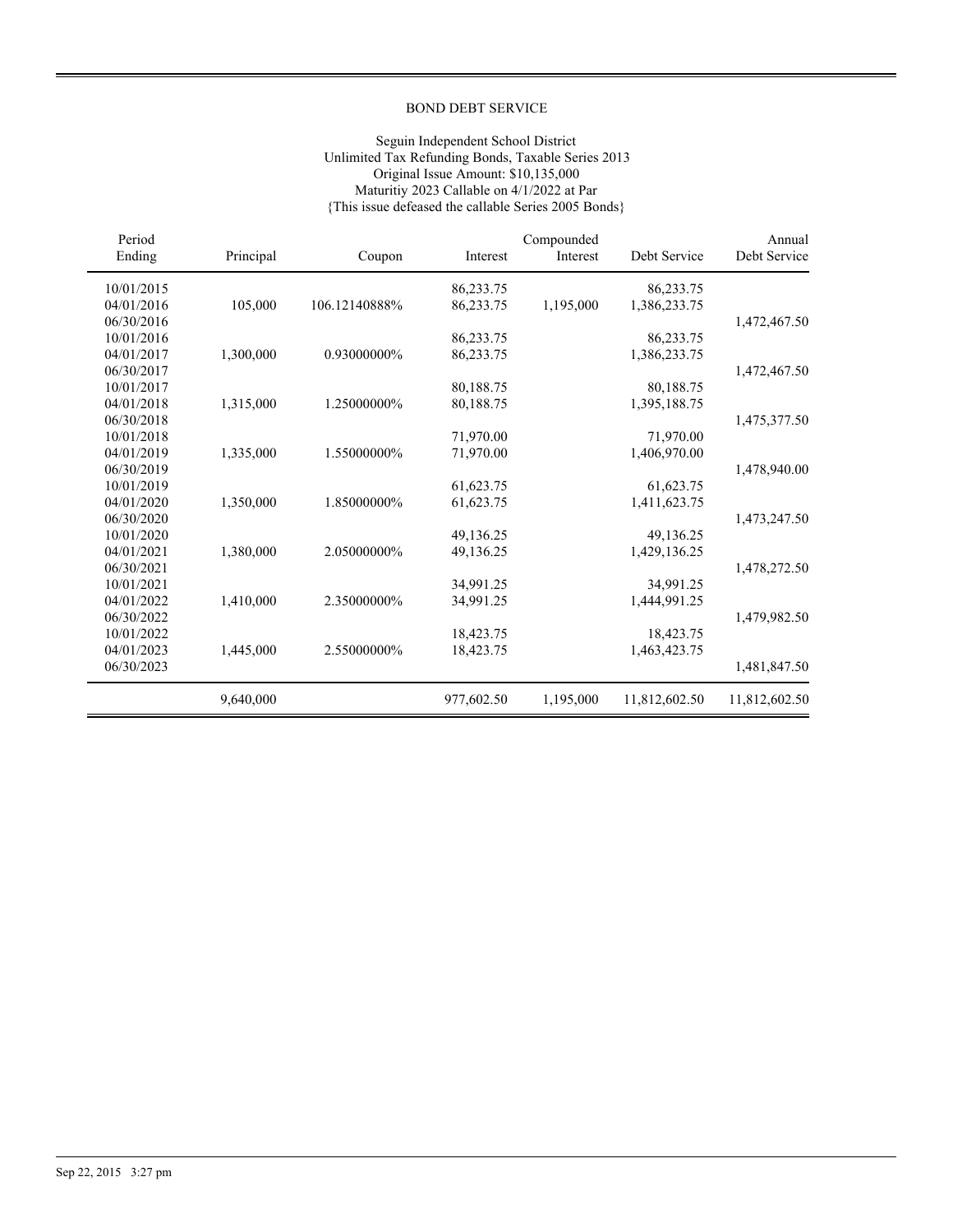#### Seguin Independent School District Unlimited Tax School Building Bonds, Series 2014 Original Issue Amount: \$44,770,000 Maturities 2024 - 2044 Callable on 8/15/2023 at Par

| Period<br>Ending | Principal | Coupon | Interest     | Debt Service | Annual<br>Debt Service |
|------------------|-----------|--------|--------------|--------------|------------------------|
| 02/15/2016       |           |        | 1,032,506.25 | 1,032,506.25 |                        |
| 06/30/2016       |           |        |              |              | 1,032,506.25           |
| 08/15/2016       |           |        | 1,032,506.25 | 1,032,506.25 |                        |
| 02/15/2017       |           |        | 1,032,506.25 | 1,032,506.25 |                        |
| 06/30/2017       |           |        |              |              | 2,065,012.50           |
| 08/15/2017       |           |        | 1,032,506.25 | 1,032,506.25 |                        |
| 02/15/2018       |           |        | 1,032,506.25 | 1,032,506.25 |                        |
| 06/30/2018       |           |        |              |              | 2,065,012.50           |
| 08/15/2018       |           |        | 1,032,506.25 | 1,032,506.25 |                        |
| 02/15/2019       |           |        | 1,032,506.25 | 1,032,506.25 |                        |
| 06/30/2019       |           |        |              |              | 2,065,012.50           |
| 08/15/2019       |           |        | 1,032,506.25 | 1,032,506.25 |                        |
| 02/15/2020       |           |        | 1,032,506.25 | 1,032,506.25 |                        |
| 06/30/2020       |           |        |              |              | 2,065,012.50           |
| 08/15/2020       |           |        | 1,032,506.25 | 1,032,506.25 |                        |
| 02/15/2021       |           |        | 1,032,506.25 | 1,032,506.25 |                        |
| 06/30/2021       |           |        |              |              | 2,065,012.50           |
| 08/15/2021       |           |        | 1,032,506.25 | 1,032,506.25 |                        |
| 02/15/2022       |           |        | 1,032,506.25 | 1,032,506.25 |                        |
| 06/30/2022       |           |        |              |              | 2,065,012.50           |
| 08/15/2022       |           |        | 1,032,506.25 | 1,032,506.25 |                        |
| 02/15/2023       |           |        | 1,032,506.25 | 1,032,506.25 |                        |
| 06/30/2023       |           |        |              |              | 2,065,012.50           |
| 08/15/2023       |           |        | 1,032,506.25 | 1,032,506.25 |                        |
| 02/15/2024       |           |        | 1,032,506.25 | 1,032,506.25 |                        |
| 06/30/2024       |           |        |              |              | 2,065,012.50           |
| 08/15/2024       | 1,275,000 | 5.000% | 1,032,506.25 | 2,307,506.25 |                        |
| 02/15/2025       |           |        | 1,000,631.25 | 1,000,631.25 |                        |
| 06/30/2025       |           |        |              |              | 3,308,137.50           |
| 08/15/2025       | 1,340,000 | 5.000% | 1,000,631.25 | 2,340,631.25 |                        |
| 02/15/2026       |           |        | 967,131.25   | 967,131.25   |                        |
| 06/30/2026       |           |        |              |              | 3,307,762.50           |
| 08/15/2026       | 1,405,000 | 4.000% | 967,131.25   | 2,372,131.25 |                        |
| 02/15/2027       |           |        | 939,031.25   | 939,031.25   |                        |
| 06/30/2027       |           |        |              |              | 3,311,162.50           |
| 08/15/2027       | 1,465,000 | 5.000% | 939,031.25   | 2,404,031.25 |                        |
| 02/15/2028       |           |        | 902,406.25   | 902,406.25   |                        |
| 06/30/2028       |           |        |              |              | 3,306,437.50           |
| 08/15/2028       | 1,535,000 | 5.000% | 902,406.25   | 2,437,406.25 |                        |
| 02/15/2029       |           |        | 864,031.25   | 864,031.25   |                        |
| 06/30/2029       |           |        |              |              | 3,301,437.50           |
| 08/15/2029       | 1,615,000 | 5.000% | 864,031.25   | 2,479,031.25 |                        |
| 02/15/2030       |           |        | 823,656.25   | 823,656.25   |                        |
| 06/30/2030       |           |        |              |              | 3,302,687.50           |
| 08/15/2030       | 1,695,000 | 5.000% | 823,656.25   | 2,518,656.25 |                        |
| 02/15/2031       |           |        | 781,281.25   | 781,281.25   |                        |
| 06/30/2031       |           |        |              |              | 3,299,937.50           |
| 08/15/2031       | 1,780,000 | 5.000% | 781,281.25   | 2,561,281.25 |                        |
| 02/15/2032       |           |        | 736,781.25   | 736,781.25   |                        |
| 06/30/2032       |           |        |              |              | 3,298,062.50           |
| 08/15/2032       | 1,870,000 | 5.000% | 736,781.25   | 2,606,781.25 |                        |
| 02/15/2033       |           |        | 690,031.25   | 690,031.25   |                        |
| 06/30/2033       |           |        |              |              | 3,296,812.50           |
|                  |           |        |              |              |                        |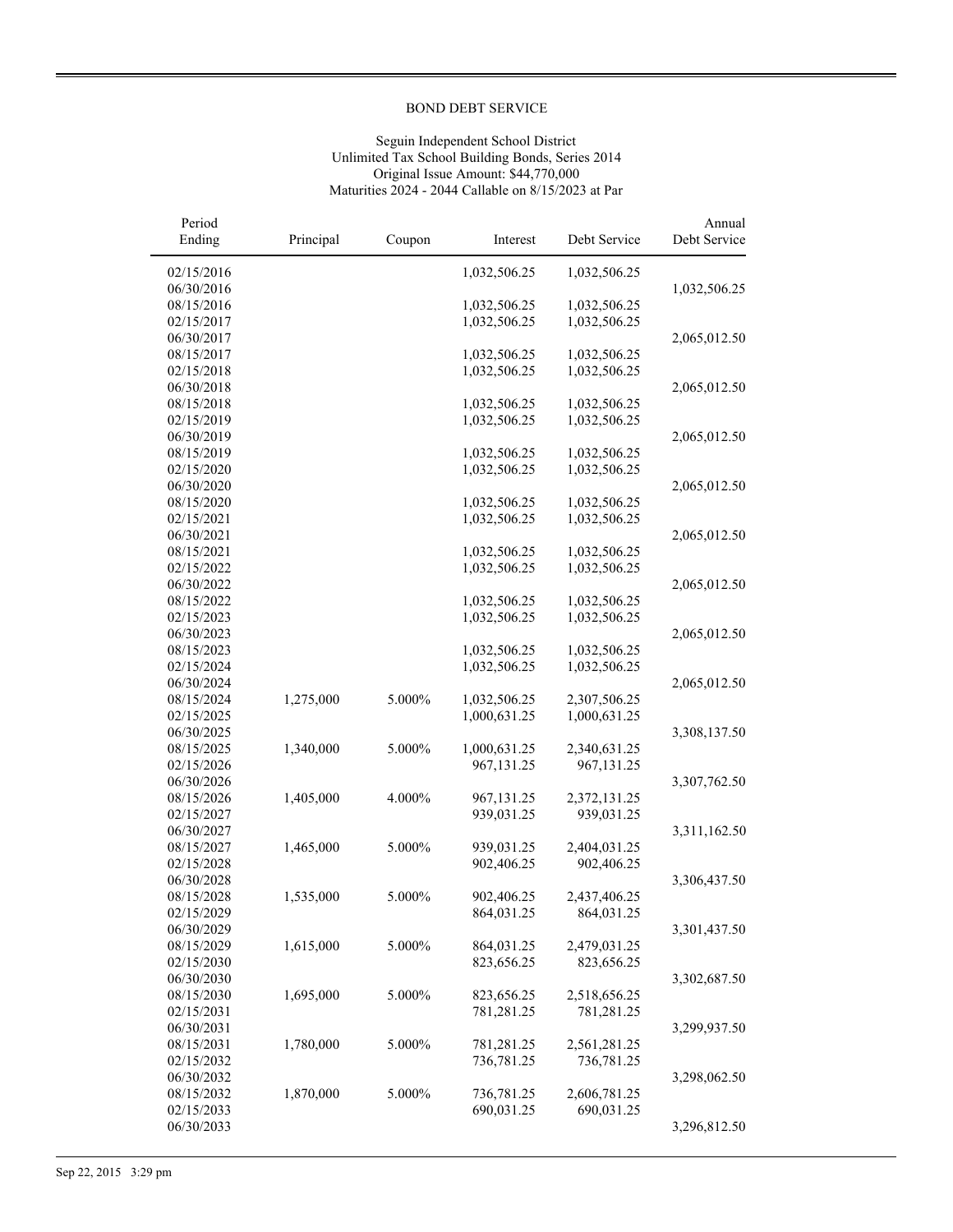#### Seguin Independent School District Unlimited Tax School Building Bonds, Series 2014 Original Issue Amount: \$44,770,000 Maturities 2024 - 2044 Callable on 8/15/2023 at Par

| Period<br>Ending | Principal  | Coupon | Interest      | Debt Service  | Annual<br>Debt Service |
|------------------|------------|--------|---------------|---------------|------------------------|
| 08/15/2033       | 1,960,000  | 5.000% | 690,031.25    | 2,650,031.25  |                        |
| 02/15/2034       |            |        | 641,031.25    | 641,031.25    |                        |
| 06/30/2034       |            |        |               |               | 3,291,062.50           |
| 08/15/2034       | 2,060,000  | 5.000% | 641,031.25    | 2,701,031.25  |                        |
| 02/15/2035       |            |        | 589,531.25    | 589,531.25    |                        |
| 06/30/2035       |            |        |               |               | 3,290,562.50           |
| 08/15/2035       | 2,160,000  | 5.000% | 589,531.25    | 2,749,531.25  |                        |
| 02/15/2036       |            |        | 535,531.25    | 535,531.25    |                        |
| 06/30/2036       |            |        |               |               | 3,285,062.50           |
| 08/15/2036       | 2,270,000  | 5.000% | 535,531.25    | 2,805,531.25  |                        |
| 02/15/2037       |            |        | 478,781.25    | 478,781.25    |                        |
| 06/30/2037       |            |        |               |               | 3,284,312.50           |
| 08/15/2037       | 2,385,000  | 5.000% | 478,781.25    | 2,863,781.25  |                        |
| 02/15/2038       |            |        | 419,156.25    | 419,156.25    |                        |
| 06/30/2038       |            |        |               |               | 3,282,937.50           |
| 08/15/2038       | 2,500,000  | 5.000% | 419,156.25    | 2,919,156.25  |                        |
| 02/15/2039       |            |        | 356,656.25    | 356,656.25    |                        |
| 06/30/2039       |            |        |               |               | 3,275,812.50           |
| 08/15/2039       | 2,630,000  | 4.000% | 356,656.25    | 2,986,656.25  |                        |
| 02/15/2040       |            |        | 304,056.25    | 304,056.25    |                        |
| 06/30/2040       |            |        |               |               | 3,290,712.50           |
| 08/15/2040       | 2,735,000  | 4.000% | 304,056.25    | 3,039,056.25  |                        |
| 02/15/2041       |            |        | 249,356.25    | 249,356.25    |                        |
| 06/30/2041       |            |        |               |               | 3,288,412.50           |
| 08/15/2041       | 2,840,000  | 4.125% | 249,356.25    | 3,089,356.25  |                        |
| 02/15/2042       |            |        | 190,781.25    | 190,781.25    |                        |
| 06/30/2042       |            |        |               |               | 3,280,137.50           |
| 08/15/2042       | 2,960,000  | 4.125% | 190,781.25    | 3,150,781.25  |                        |
| 02/15/2043       |            |        | 129,731.25    | 129,731.25    |                        |
| 06/30/2043       |            |        |               |               | 3,280,512.50           |
| 08/15/2043       | 3,080,000  | 4.125% | 129,731.25    | 3,209,731.25  |                        |
| 02/15/2044       |            |        | 66,206.25     | 66,206.25     |                        |
| 06/30/2044       |            |        |               |               | 3,275,937.50           |
| 08/15/2044       | 3,210,000  | 4.125% | 66,206.25     | 3,276,206.25  |                        |
| 06/30/2045       |            |        |               |               | 3,276,206.25           |
|                  | 44,770,000 |        | 41,916,712.50 | 86,686,712.50 | 86,686,712.50          |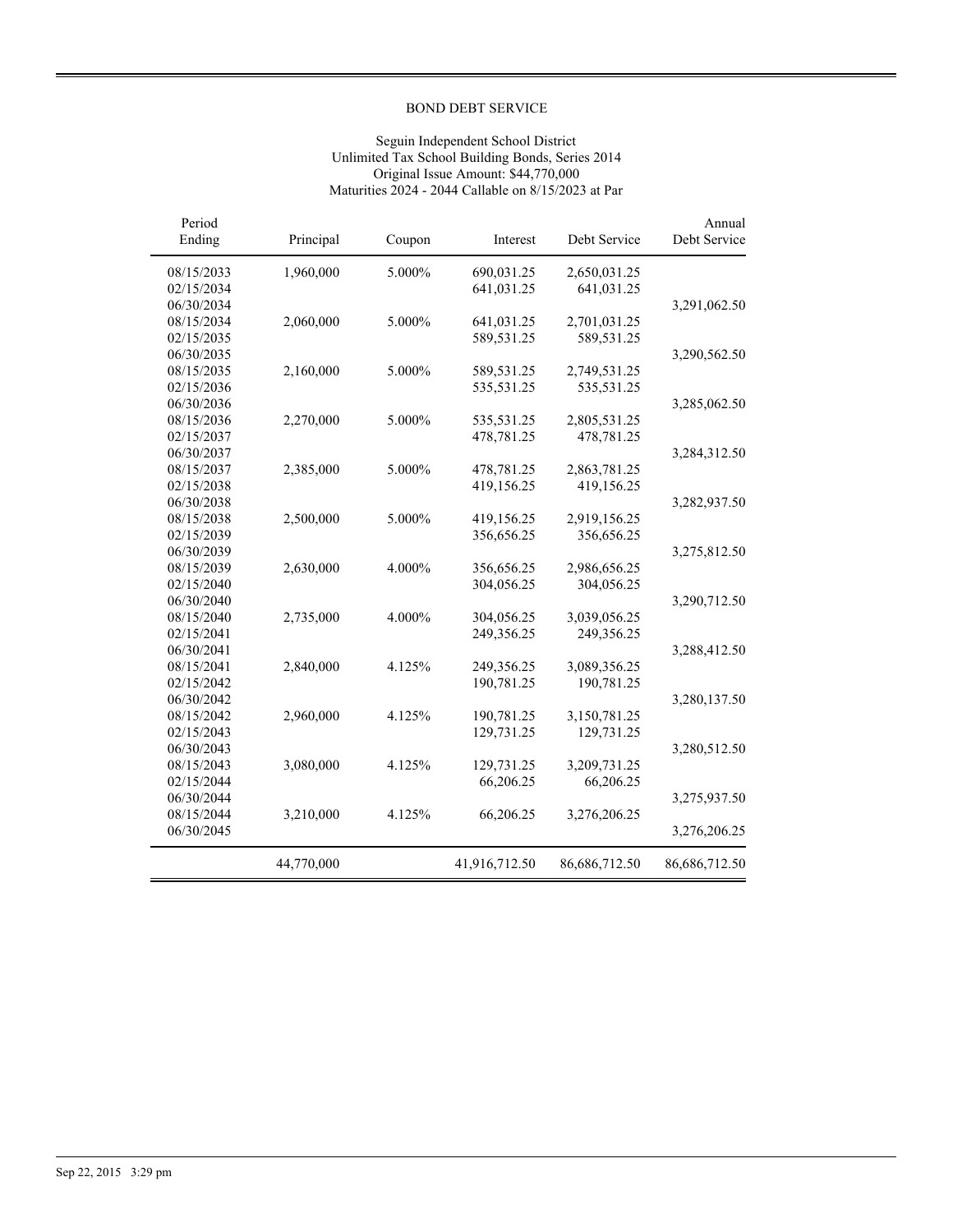#### Seguin Independent School District Unlimited Tax School Building Bonds, Series 2015 Original Issue Amount: \$37,065,000 Maturities 2026 - 2045 Callable on 8/15/2025 at Par

| Period<br>Ending         | Principal | Coupon | Interest   | Debt Service               | Annual<br>Debt Service |
|--------------------------|-----------|--------|------------|----------------------------|------------------------|
| 02/15/2016               |           |        | 543,270.42 | 543,270.42                 |                        |
| 06/30/2016               |           |        |            |                            | 543,270.42             |
| 08/15/2016               | 805,000   | 3.000% | 719,034.38 | 1,524,034.38               |                        |
| 02/15/2017               |           |        | 706,959.38 | 706,959.38                 |                        |
| 06/30/2017               |           |        |            |                            | 2,230,993.76           |
| 08/15/2017               | 715,000   | 2.000% | 706,959.38 | 1,421,959.38               |                        |
| 02/15/2018               |           |        | 699,809.38 | 699,809.38                 |                        |
| 06/30/2018               |           |        |            |                            | 2,121,768.76           |
| 08/15/2018               | 730,000   | 2.000% | 699,809.38 | 1,429,809.38               |                        |
| 02/15/2019               |           |        | 692,509.38 | 692,509.38                 |                        |
| 06/30/2019               |           |        |            |                            | 2,122,318.76           |
| 08/15/2019               | 745,000   | 2.000% | 692,509.38 | 1,437,509.38               |                        |
| 02/15/2020               |           |        | 685,059.38 | 685,059.38                 |                        |
| 06/30/2020               |           |        |            |                            | 2,122,568.76           |
| 08/15/2020               | 760,000   | 5.000% | 685,059.38 | 1,445,059.38               |                        |
| 02/15/2021               |           |        | 666,059.38 | 666,059.38                 |                        |
| 06/30/2021               |           |        |            |                            | 2,111,118.76           |
| 08/15/2021               | 800,000   | 2.250% | 666,059.38 | 1,466,059.38               |                        |
| 02/15/2022               |           |        | 657,059.38 | 657,059.38                 |                        |
| 06/30/2022               |           |        |            |                            | 2,123,118.76           |
| 08/15/2022               | 815,000   | 5.000% | 657,059.38 | 1,472,059.38               |                        |
| 02/15/2023               |           |        | 636,684.38 | 636,684.38                 |                        |
| 06/30/2023               |           |        |            |                            | 2,108,743.76           |
| 08/15/2023               | 860,000   | 2.500% | 636,684.38 | 1,496,684.38               |                        |
| 02/15/2024               |           |        | 625,934.38 | 625,934.38                 |                        |
| 06/30/2024               |           |        |            |                            | 2,122,618.76           |
| 08/15/2024               | 880,000   | 5.000% | 625,934.38 | 1,505,934.38               |                        |
| 02/15/2025               |           |        | 603,934.38 | 603,934.38                 |                        |
| 06/30/2025               |           |        |            |                            | 2,109,868.76           |
| 08/15/2025               | 925,000   | 5.000% | 603,934.38 | 1,528,934.38               |                        |
| 02/15/2026               |           |        | 580,809.38 | 580,809.38                 |                        |
| 06/30/2026               |           |        |            |                            | 2,109,743.76           |
| 08/15/2026               | 970,000   | 5.000% | 580,809.38 | 1,550,809.38               |                        |
| 02/15/2027               |           |        | 556,559.38 | 556,559.38                 |                        |
| 06/30/2027               |           |        |            |                            | 2,107,368.76           |
| 08/15/2027               | 1,020,000 | 3.500% | 556,559.38 | 1,576,559.38               |                        |
| 02/15/2028               |           |        | 538,709.38 | 538,709.38                 |                        |
| 06/30/2028               |           |        |            |                            | 2,115,268.76           |
| 08/15/2028               | 1,055,000 | 5.000% | 538,709.38 | 1,593,709.38               |                        |
| 02/15/2029               |           |        | 512,334.38 | 512,334.38                 | 2,106,043.76           |
| 06/30/2029<br>08/15/2029 |           |        | 512,334.38 |                            |                        |
| 02/15/2030               | 1,105,000 | 4.000% | 490,234.38 | 1,617,334.38<br>490,234.38 |                        |
| 06/30/2030               |           |        |            |                            | 2,107,568.76           |
| 08/15/2030               | 1,150,000 | 4.000% | 490,234.38 | 1,640,234.38               |                        |
| 02/15/2031               |           |        | 467,234.38 | 467,234.38                 |                        |
| 06/30/2031               |           |        |            |                            | 2,107,468.76           |
| 08/15/2031               | 1,195,000 | 4.000% | 467,234.38 | 1,662,234.38               |                        |
| 02/15/2032               |           |        | 443,334.38 | 443,334.38                 |                        |
| 06/30/2032               |           |        |            |                            | 2,105,568.76           |
| 08/15/2032               | 1,245,000 | 3.375% | 443,334.38 | 1,688,334.38               |                        |
| 02/15/2033               |           |        | 422,325.00 | 422,325.00                 |                        |
| 06/30/2033               |           |        |            |                            | 2,110,659.38           |
|                          |           |        |            |                            |                        |